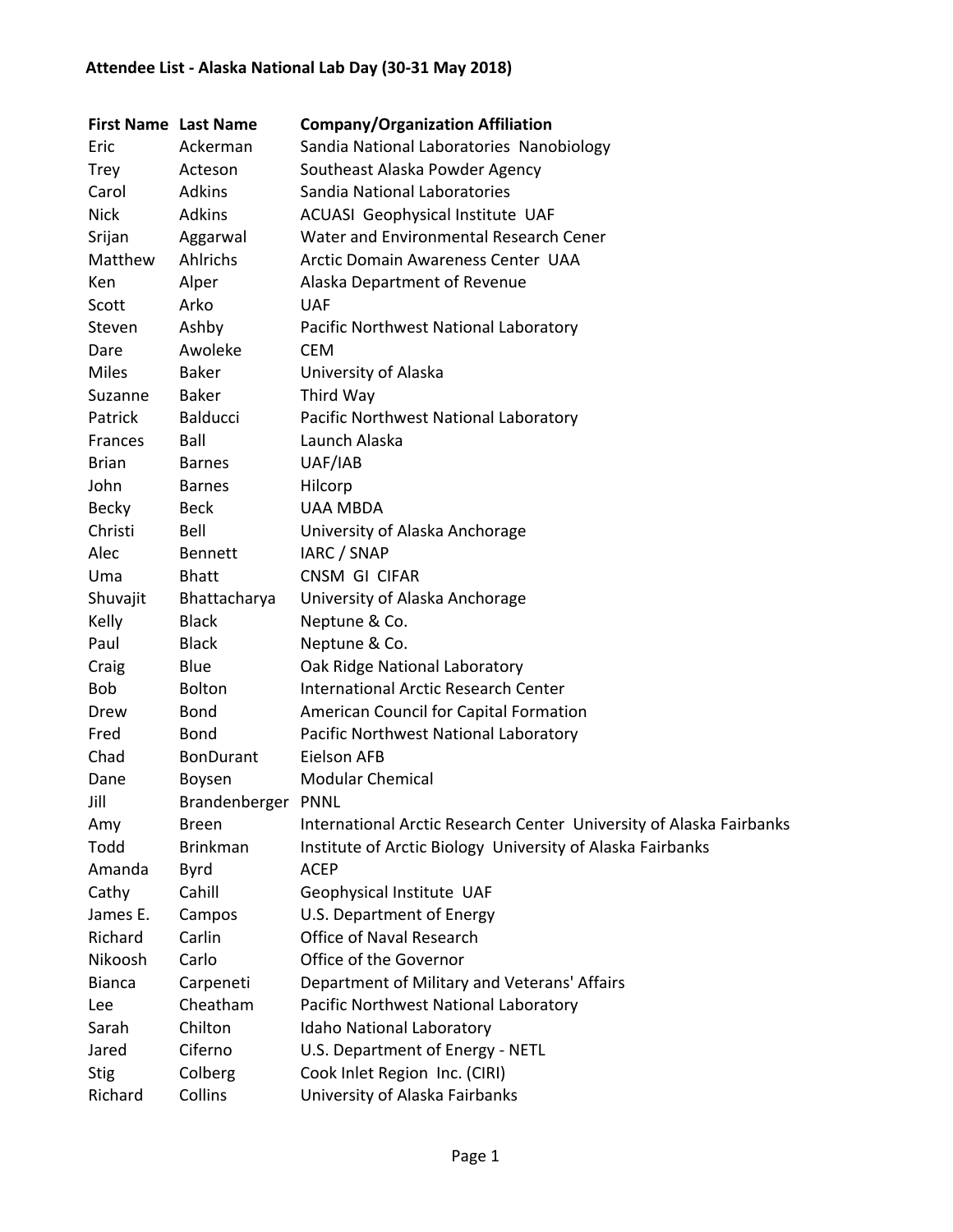| <b>First Name Last Name</b> |               | <b>Company/Organization Affiliation</b>                            |
|-----------------------------|---------------|--------------------------------------------------------------------|
| Katie                       | Conway        | Alaska Energy Authority                                            |
| Liz Qaulluq Cravalho        |               | <b>NANA</b>                                                        |
| Reed                        | Crossley      | University of Colorado - Boulder                                   |
| Jason                       | Custer        | Alaska Power & Telephone                                           |
| Paul                        | Dabbar        | Department of Energy                                               |
| Abhijit                     | Dandekar      | Petroleum Engineering                                              |
| Margaret                    | Darrow        | <b>UAF - Geological Engineering</b>                                |
| Casie                       | Davidson      | Pacific Northwest National Laboratory                              |
| John                        | <b>Davies</b> | University of Alaska                                               |
| Shane                       | Day           | Arup                                                               |
| Evan                        | Denty         | <b>ACEP</b>                                                        |
| Jacob                       | DeWitte       | Oklo                                                               |
| Nilesh                      | Dixit         | Institute of Northern Engineering                                  |
| Paul                        | Doucette      | <b>Battelle</b>                                                    |
| Lawrence                    | Duffy         | Resilience and Adaptation Program                                  |
| Thomas                      | Ebel          | <b>SAFT</b>                                                        |
| Jared                       | Edgar         | North Wind                                                         |
| John                        | Eichelberger  | IARC/UAF                                                           |
| Hajo                        | Eicken        | International Arctic Research Center UAF                           |
| Weston                      | Eiler         | <b>UA Government Relations</b>                                     |
| Abraham                     | Ellis         | Sandia National Laboratories                                       |
| Dori                        | Ellis         | Sandia National Laboratories                                       |
| Kristen                     | Ellis         | <b>DOE</b>                                                         |
| Kaare                       | Erickson      | <b>UIC Science</b>                                                 |
| Patricia                    | Falcone       | Lawrence Livermore National Laboratory                             |
| Chris                       | Fall          | ARPA-E                                                             |
| William                     | Farris        | <b>NREL</b>                                                        |
| Corri                       | Feige         | Castle Mountain Group/Malamute Energy                              |
| Gilberto                    | Fochesatto    | Geophysical Institute & College of Natural Science and Mathematics |
| Michael                     | Forcht        | <b>ALCOM</b>                                                       |
| Kristin                     | Gagne         | <b>UAF CNSM &amp; AIL</b>                                          |
| Rajive                      | Ganguli       | UAF Mineral Industry Research Lab                                  |
| Michael                     | Garrett       | AP&T                                                               |
| Gerald                      | Geernaert     | Department of Energy                                               |
| Charlette                   | Geffen        | Pacific Northwest National Laboratory                              |
| Randall                     | Gentry        | U.S. DOE-NETL                                                      |
| Peter                       | Genzer        | Brookhaven National Laboratory                                     |
| Tathagata                   | Ghosh         | Mining and Geological Engineering                                  |
| Taylor                      | Gofstein      | University of Alaska Fairbanks                                     |
| Nathan                      | Graham        | <b>UAF AIL</b>                                                     |
| Erin                        | Granger       | Fairbanks Daily News-Miner                                         |
| <b>Steve</b>                | Gray          | DOI/USGS Alaska Climate Adaptation Science Center                  |
| Matt                        | Greek         | <b>Basin Electric Power Cooperative</b>                            |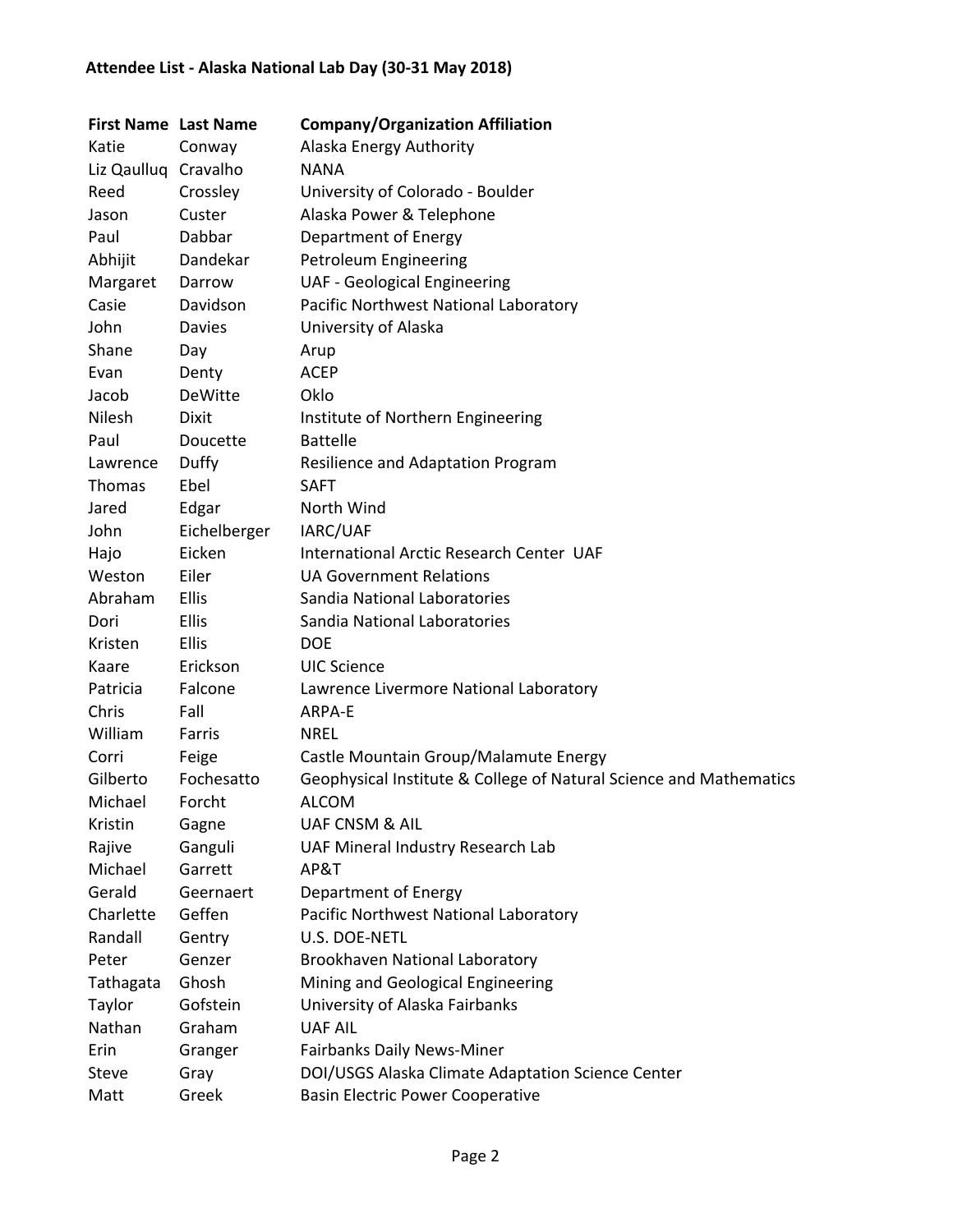| <b>First Name Last Name</b> |               | <b>Company/Organization Affiliation</b>             |
|-----------------------------|---------------|-----------------------------------------------------|
| Peter                       | Green         | <b>NREL</b>                                         |
| <b>Bruno</b>                | Grunau        | <b>Cold Climate Housing Research Center</b>         |
| Owen                        | Guthrie       | UAF eLearning & Distance Education                  |
| Charles                     | Hanley        | Sandia National Laboratories                        |
| Stephen                     | Harvey        | <b>SNRE</b>                                         |
| Matt                        | Heavner       | Los Alamos National Lab                             |
| John                        | Hendrix       | <b>NANA</b>                                         |
| Susan                       | Henrichs      | University of Alaska Fairbanks                      |
| <b>Brian</b>                | Hirsch        | DeerStone                                           |
| Gwen                        | Holdmann      | Alaska Center for Energy and Power                  |
| <b>Brian</b>                | Holst         | Juneau Economic Development Council                 |
| Stephen                     | Holtkamp      | Geophysical Institute                               |
| Rob                         | Hovsapian     | Idaho National Laboratory                           |
| Duane                       | Hrncir        | University of Alaska Anchorage                      |
| Daisy                       | Huang         | <b>ACEP</b>                                         |
| Carl                        | Imhoff        | <b>PNNL</b>                                         |
| Mark                        | Ivey          | Sandia National Labs                                |
| Jeremy                      | Kasper        | <b>ACEP</b>                                         |
| Paul                        | Kearns        | <b>Argonne National Laboratory</b>                  |
| Martin                      | Keller        | National Renewable Energy Laboratory                |
| <b>Brendan</b>              | Kelly         | Study of Environmental Arctic Change                |
| Annie                       | Kersting      | Lawrence Livermore National Laboratory              |
| Rada                        | Khadjinova    | Fugro USA Inc.                                      |
| Lauren                      | Khair         | <b>NRECA</b>                                        |
| Moe                         | Khaleel       | ORNL                                                |
| Alexander                   | Kholodov      | Geophysical Institute UAF                           |
| Nolan                       | Klouda        | <b>UAA BEI</b>                                      |
| Denise                      | Koch          | <b>ADEC/Air Quality</b>                             |
| Meera                       | Kohler        | Alaska Village Electric Cooperative                 |
| Peter                       | Kohnstam      | Siemens Industry Inc.                               |
| Clay                        | Koplin        | Panelist                                            |
| Benjamin                    | Kroposki      | <b>NREL</b>                                         |
| Michael                     | Kuca          | US Department of Energy Office of Indian Energy     |
| <b>Nettie</b>               | LaBelle-Hamer | Geophysical Institute/ASF                           |
| Rick                        | Lader         | <b>IARC</b>                                         |
| Jessica                     | Larsen        | Geophysical Institute Alaska Volcano Observatory    |
| Peter                       | Larsen        | Lawrence Berkeley National Lab                      |
| Ben                         | LaRue         | <b>Siemens</b>                                      |
| Orion                       | Lawlor        | U Alaska Fairbanks                                  |
| Paul                        | Layer         | University of Alaska                                |
| David                       | LePain        | Alaska Division of Geological & Geophysical Surveys |
| David                       | Light         | Alaska Center for Energy and Power                  |
| Chuen-Sen                   | Lin           | <b>CEM UAF</b>                                      |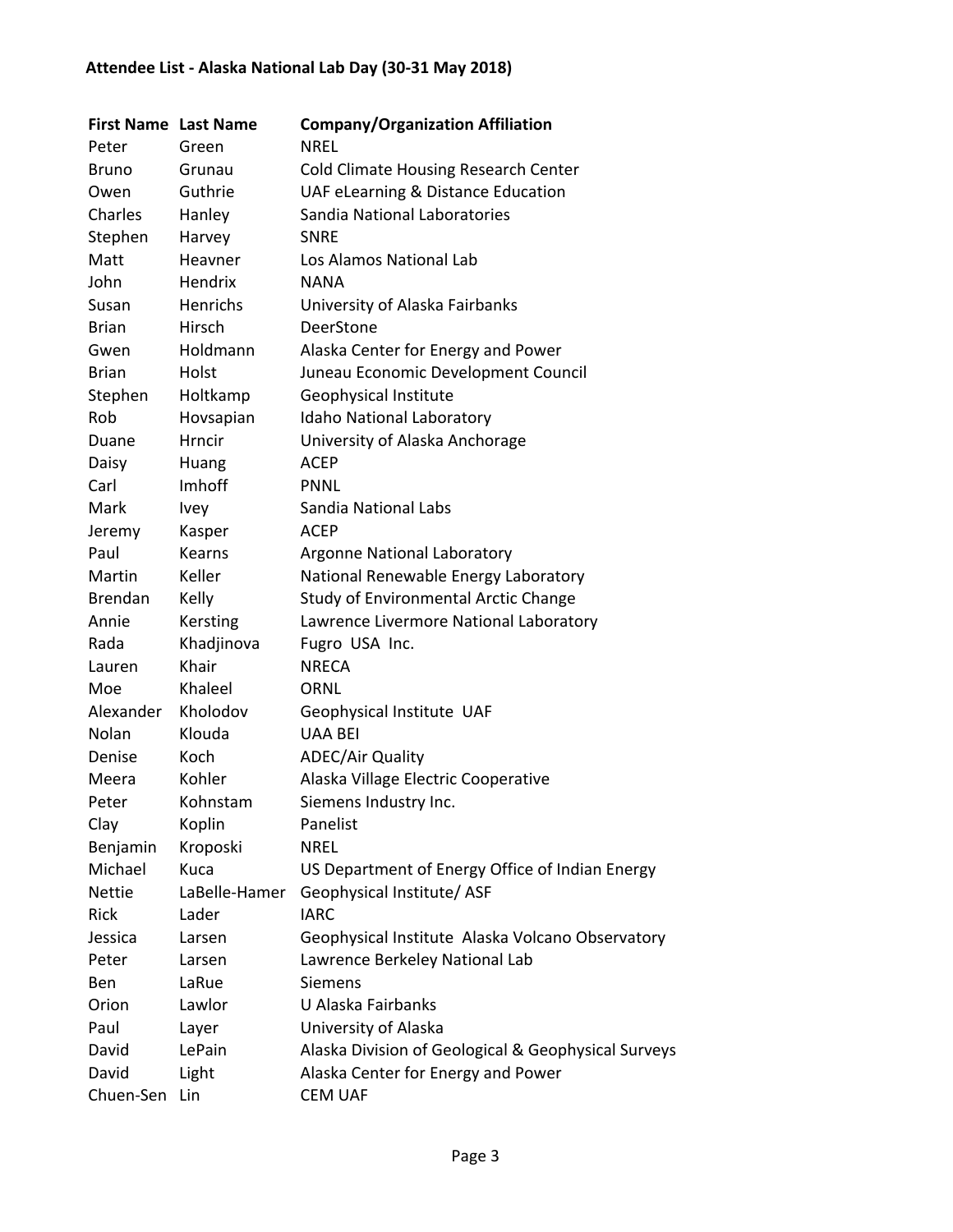| Michael<br><b>IARC</b><br>Lindgren<br>Cady<br>Alaska Energy Authority<br>Lister<br>sandia national laboratories<br>Lori<br>lori<br>Adrienne<br>Department of Energy<br>Lotto<br><b>NRECA</b><br>Tom<br>Lovas<br>Dave<br>U.S. Department of Energy/NETL<br>Lyons<br>Alaska Division of Geological & Geophysical Surveys<br>Steven<br>Maasterman<br>Chris<br>Maio<br>Geoscience<br><b>Stanford University</b><br>Majumdar<br>Arun<br>Marsteller<br><b>NETL - CONTR</b><br>Scott<br>Paula<br>Martin<br>University of Alaska Southeast<br>Shawnel<br>Maxwell<br><b>Basin Electric Power Cooperative</b> |
|-----------------------------------------------------------------------------------------------------------------------------------------------------------------------------------------------------------------------------------------------------------------------------------------------------------------------------------------------------------------------------------------------------------------------------------------------------------------------------------------------------------------------------------------------------------------------------------------------------|
|                                                                                                                                                                                                                                                                                                                                                                                                                                                                                                                                                                                                     |
|                                                                                                                                                                                                                                                                                                                                                                                                                                                                                                                                                                                                     |
|                                                                                                                                                                                                                                                                                                                                                                                                                                                                                                                                                                                                     |
|                                                                                                                                                                                                                                                                                                                                                                                                                                                                                                                                                                                                     |
|                                                                                                                                                                                                                                                                                                                                                                                                                                                                                                                                                                                                     |
|                                                                                                                                                                                                                                                                                                                                                                                                                                                                                                                                                                                                     |
|                                                                                                                                                                                                                                                                                                                                                                                                                                                                                                                                                                                                     |
|                                                                                                                                                                                                                                                                                                                                                                                                                                                                                                                                                                                                     |
|                                                                                                                                                                                                                                                                                                                                                                                                                                                                                                                                                                                                     |
|                                                                                                                                                                                                                                                                                                                                                                                                                                                                                                                                                                                                     |
|                                                                                                                                                                                                                                                                                                                                                                                                                                                                                                                                                                                                     |
|                                                                                                                                                                                                                                                                                                                                                                                                                                                                                                                                                                                                     |
| Kathy<br>Kathy Mayo and Associates<br>Mayo                                                                                                                                                                                                                                                                                                                                                                                                                                                                                                                                                          |
| Molly<br>Alaska Ocean Observing System<br>McCammon                                                                                                                                                                                                                                                                                                                                                                                                                                                                                                                                                  |
| Robert<br>Geophysical Institute<br>McCoy                                                                                                                                                                                                                                                                                                                                                                                                                                                                                                                                                            |
| McKnight<br><b>Syracuse University</b><br>Lee                                                                                                                                                                                                                                                                                                                                                                                                                                                                                                                                                       |
| <b>Meiners</b><br>Dennis<br>ies                                                                                                                                                                                                                                                                                                                                                                                                                                                                                                                                                                     |
| Heike<br>Merkel<br><b>ACEP</b>                                                                                                                                                                                                                                                                                                                                                                                                                                                                                                                                                                      |
| Messier<br><b>Tanana Chiefs Conference</b><br>Dave                                                                                                                                                                                                                                                                                                                                                                                                                                                                                                                                                  |
| Robin<br>Millican<br>bgC3                                                                                                                                                                                                                                                                                                                                                                                                                                                                                                                                                                           |
| Nicole<br>Misarti<br>INE/WERC                                                                                                                                                                                                                                                                                                                                                                                                                                                                                                                                                                       |
| Debasmita<br>Misra<br><b>UAF</b>                                                                                                                                                                                                                                                                                                                                                                                                                                                                                                                                                                    |
| Fairweather LLC<br>Samuel<br>Miyagishima                                                                                                                                                                                                                                                                                                                                                                                                                                                                                                                                                            |
| Sandia National Labs<br>Monson<br>Mary                                                                                                                                                                                                                                                                                                                                                                                                                                                                                                                                                              |
| <b>Bradley</b><br>CFOS/UAF<br>Moran                                                                                                                                                                                                                                                                                                                                                                                                                                                                                                                                                                 |
| Tawna<br><b>ACEP</b><br>Morgan                                                                                                                                                                                                                                                                                                                                                                                                                                                                                                                                                                      |
| Muskett<br>Geophysical Institute UAF<br>Reginald                                                                                                                                                                                                                                                                                                                                                                                                                                                                                                                                                    |
| UAF / Cooperative Extension Service<br>Art<br>Nash                                                                                                                                                                                                                                                                                                                                                                                                                                                                                                                                                  |
| <b>ClearPath Foundation</b><br>Spencer<br>Nelson                                                                                                                                                                                                                                                                                                                                                                                                                                                                                                                                                    |
| David<br><b>UAF</b><br>Newman                                                                                                                                                                                                                                                                                                                                                                                                                                                                                                                                                                       |
| Nielsen<br>Geophysical Institute UAF<br>Hans                                                                                                                                                                                                                                                                                                                                                                                                                                                                                                                                                        |
| Oak Ridge National Laboratory<br>Jennifer<br>Palmer                                                                                                                                                                                                                                                                                                                                                                                                                                                                                                                                                 |
| Santosh<br>Panda<br>Geophysical Institute UAF                                                                                                                                                                                                                                                                                                                                                                                                                                                                                                                                                       |
| Parrish<br>Alaska Center for UAS Integration Geophysical Institute UAF<br>Jimmy                                                                                                                                                                                                                                                                                                                                                                                                                                                                                                                     |
| Ahtna Global LLC<br>Anthony<br>Pennino                                                                                                                                                                                                                                                                                                                                                                                                                                                                                                                                                              |
| Mark<br><b>Idaho National Laboratory</b><br>Peters                                                                                                                                                                                                                                                                                                                                                                                                                                                                                                                                                  |
| Mark<br>Petri<br><b>Argonne National Laboratory</b>                                                                                                                                                                                                                                                                                                                                                                                                                                                                                                                                                 |
| U.S. DOE-NETL<br>Sean<br>Plasynski                                                                                                                                                                                                                                                                                                                                                                                                                                                                                                                                                                  |
| Prakash<br>CNSM UAF<br>Anupma                                                                                                                                                                                                                                                                                                                                                                                                                                                                                                                                                                       |
| Dominique Pride<br>Alaska Center for Energy & Power                                                                                                                                                                                                                                                                                                                                                                                                                                                                                                                                                 |
| Elsie<br>Quaiterandall<br>LBNL                                                                                                                                                                                                                                                                                                                                                                                                                                                                                                                                                                      |
| <b>AEA</b><br>Janet<br>Reiser                                                                                                                                                                                                                                                                                                                                                                                                                                                                                                                                                                       |
| Arctic Research Consortium of US (ARCUS)<br>Bob<br>Rich                                                                                                                                                                                                                                                                                                                                                                                                                                                                                                                                             |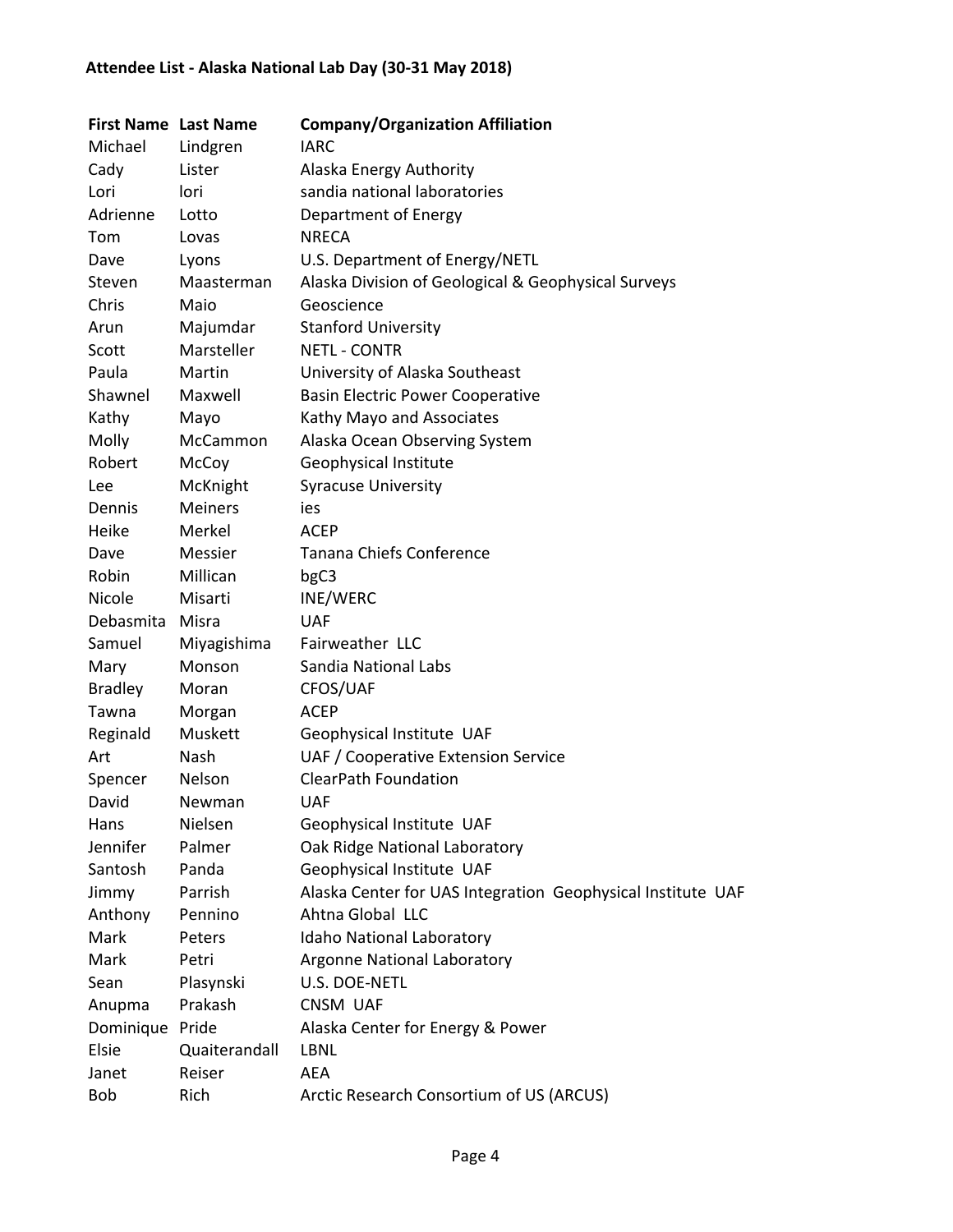| <b>First Name Last Name</b> |                | <b>Company/Organization Affiliation</b>                |
|-----------------------------|----------------|--------------------------------------------------------|
| Erik                        | Ridley         | Sandia National Laboratories                           |
| Anne                        | Rittgers       | <b>Cold Climate Housing Research Center</b>            |
| Arthur                      | Rodgers        | Lawrence Livermore National Laboratory                 |
| Alyssa                      | Rodrigues      | Alaska Division of Economic Development                |
| George                      | Roe            | Alaska Center for Energy and Power                     |
| Chris                       | Rose           | Renewable Energy Alaska Project                        |
| Yereth                      | Rosen          | Independent/Arctic Today/Reuters                       |
| Charles                     | Rousseaux      | Department of Energy                                   |
| Scott                       | Rupp           | UAF/International Arctic Research Center               |
| Lee                         | Santoro        | INE/ACEP                                               |
| Gary                        | Schmitz        | <b>NREL</b>                                            |
| Bill                        | Schnabel       | UAF Institute of Northern Engineering                  |
| Christina                   | Schomer        | <b>LLNL</b>                                            |
| Martin                      | Schoonen       | Brookhaven National Laboratory                         |
| Ethan                       | Schutt         | <b>ANTHC</b>                                           |
| Adam                        | Schwartz       | Ames Laboratory                                        |
| Darron                      | Scott          | <b>Kodiak Electric Association</b>                     |
| Dan                         | Shaffer        | Lockheed Martin Corporation                            |
| Chinmay                     | Shah           | <b>ACEP</b>                                            |
| <b>Brent</b>                | <b>Sheets</b>  | <b>UAF</b>                                             |
| Mariko                      | Shirazi        | UAF/ACEP                                               |
| Daniel                      | <b>Simmons</b> | U.S. Department of Energy/EE-1                         |
| John                        | Starkey        | U.S. Senate Committee on Energy and Natural Resources  |
| Michael                     | Stekoll        | University of Alaska Southeast                         |
| Jeff                        | Stepp          | Fairbanks North Star Borough                           |
| Emma                        | Stewart        | Lawrence Livermore National Laboratory                 |
| Pete                        | <b>Stokes</b>  | <b>PRA</b>                                             |
| Suzanne                     | Storar         | Lawrence Berkeley National Laboratory                  |
| Martin                      | Stuefer        | Geophysical Institute UAF                              |
| Curt                        | Szuberla       | Wilson Alaska Technical Center                         |
| Jody                        | Tallbear       | Dept of Energy Office of Economic Impact and Diversity |
| Jennifer                    | Tang           | Lawrence Berkeley National Laboratory                  |
| Benn                        | Tannenbaum     | Sandia National Laboratory                             |
| Sara                        | Tewksbury      | <b>KTVF</b>                                            |
| Denise                      | Thorsen        | <b>INE</b>                                             |
| Mary                        | Toler          | <b>Battelle</b>                                        |
| Matt                        | Uddenberg      | <b>HERO</b>                                            |
| Isaac                       | Vanderburg     | Launch Alaska                                          |
| Jeremy                      | VanderMeer     | <b>ACEP</b>                                            |
| John                        | Wagner         | Idaho National Laboratory                              |
| <b>Bruce</b>                | Walker         | Department of Energy                                   |
| <b>Terry</b>                | Wallace        | Los Alamos National Laboratory                         |
| Dan                         | Walsh          | <b>NRECA</b>                                           |